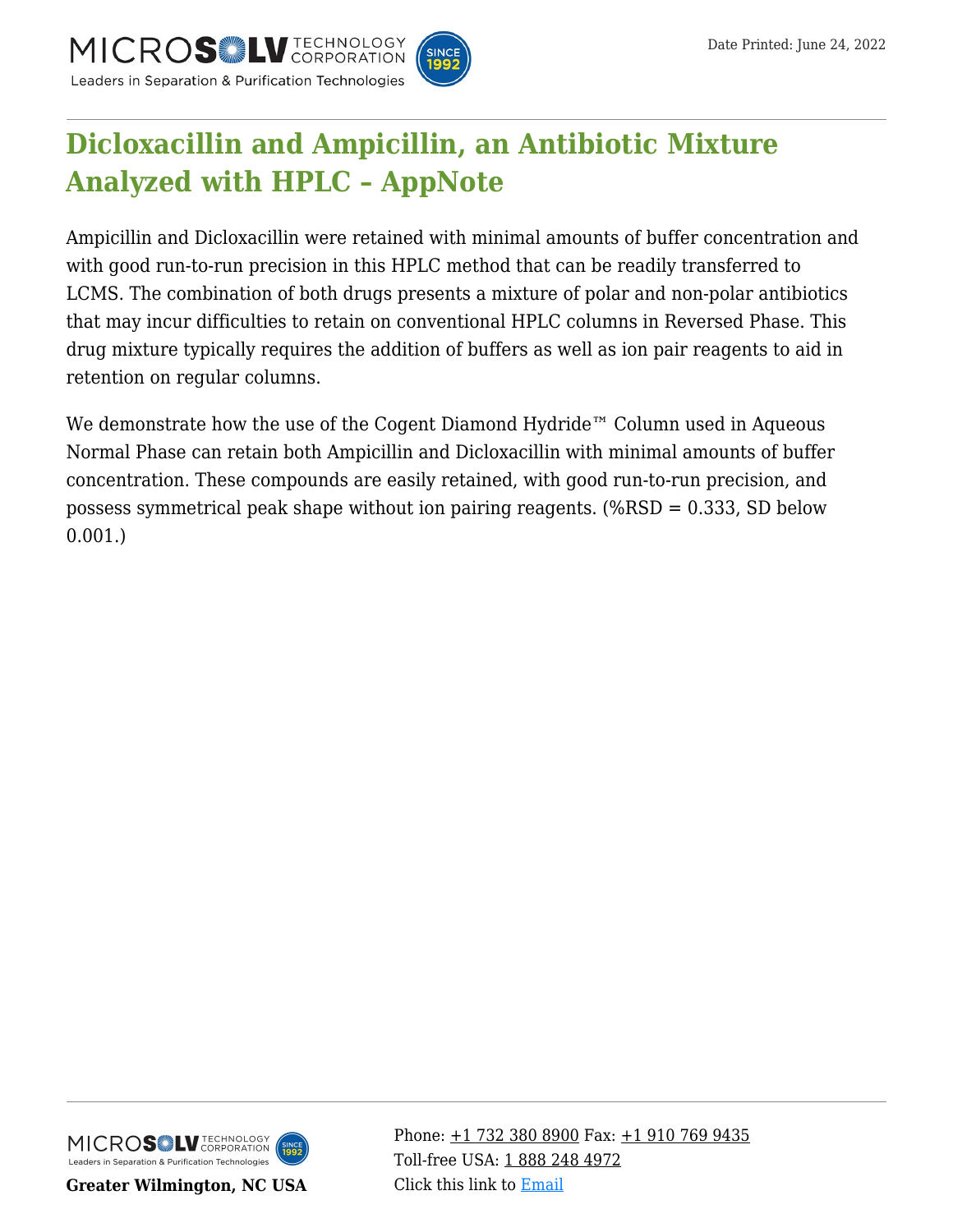



Leaders in Separation & Purification Technologies



#### **Peaks:**

- 1. Dicloxacillin
- 2. Ampicillin

## **Method Conditions:**

**Column:** Cogent Diamond Hydride™, 4μm, 100Å **Catalog No.:** 70000-7.5P **Dimensions:** 4.6 x 75 mm **Solvents:** A: DI Water

—B: 95% Acetonitrile/ 5% DI H2O/ 10 mM Ammonium Formate (v/v)

## **Gradient:**

MICROS<sup>OL</sup> LU TECHNOLOGY **INCE**<br>1992 Leaders in Separation & Purification Technologies

**Greater Wilmington, NC USA**

Phone:  $\pm$ 1 732 380 8900 Fax:  $\pm$ 1 910 769 9435 Toll-free USA: [1 888 248 4972](#page--1-0) Click this link to [Email](https://www.mtc-usa.com/contact)